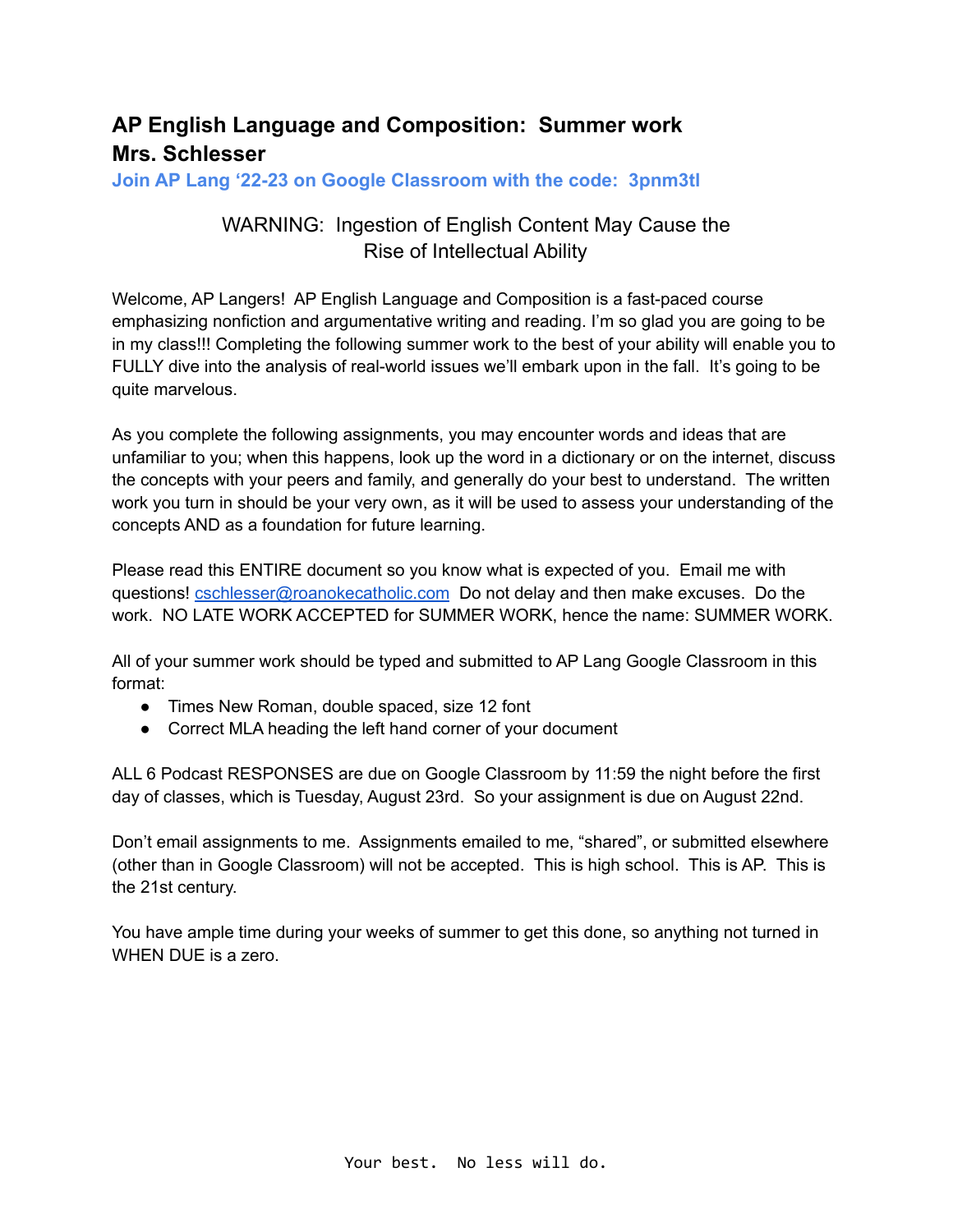#### Podcast Expectations

One of the most difficult tasks in AP Language is to formulate written arguments on a wide variety of topics, and to support those arguments with your own knowledge of history, politics, literature, art, and more. Summer is a marvelous time to give yourself a boost by taking a deep dive into subjects that are new and interesting to you.

Instructions:

- REQUIRED: Choose one of the informationational podcasts from the following list, and listen to at least 6-10 episodes over the course of the summer. (You MAY listen to more than one podcast this summer, but your written responses should all be for the same one.) Yes, I realize you might already be enjoying a podcast or can "find" others of merit, but stick to the plethora of choice I have provided.
- OPTIONAL: Reading Notes are not required, (RESPONSES are.....keep reading) but you will have to recall details from some episodes in your responses. Reading Notes help students who struggle to retain information from listening. I am among those students….so I take reading notes all. the. time.
- REQUIRED: Choose SIX episodes of a single podcast on which to write responses. (You will write a total of SIX responses.)
- REQUIRED: Each response must be at least 250 words (about half a page of writing) and should include personal response, analysis, and questions that emerged from the episode. **DO NOT MERELY SUMMARIZE**. Use the following questions as a guide:

\* What do I know/understand now that I didn't before?

\* How did this episode change the way I think about something?

\* What is a thought, idea, or perspective that I might not have considered if I hadn't encountered this episode?

● REQUIRED: Please include an MLA-style citation of the podcast episode discussed on each response. Click here for guidelines: [https://owl.purdue.edu/owl/research\\_and\\_citation/mla\\_style/mla\\_formatting\\_and\\_style\\_g](https://owl.purdue.edu/owl/research_and_citation/mla_style/mla_formatting_and_style_guide/mla_works_cited_other_common_sources.html) [uide/mla\\_works\\_cited\\_other\\_common\\_sources.html](https://owl.purdue.edu/owl/research_and_citation/mla_style/mla_formatting_and_style_guide/mla_works_cited_other_common_sources.html)

Do NOT just copy and paste the URL, duh.

And, please feel free to reach out during the summer if you have questions.

And, you've probably noticed that there is not a book for you to read as a summer assignment for AP. Feel free to read as you like, and view as you like, and observe the world as you like, BUT definitely get out and participate in your world this summer. Relax. Be active.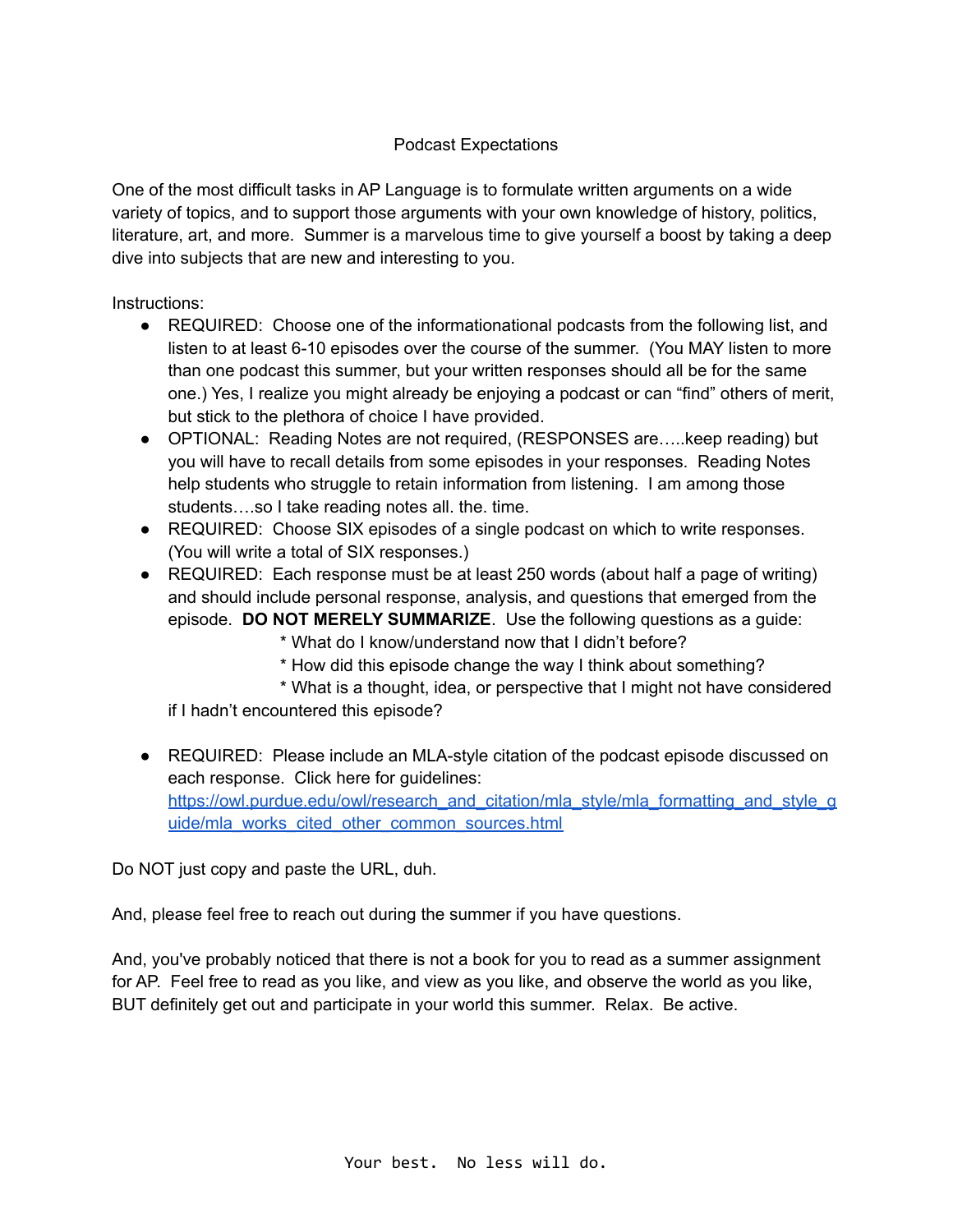# **Interesting Podcasts to Expand your Knowledge**

How to listen

- Podcasts can be downloaded for free on Spotify, Apple Podcasts, and a number of other websites and apps. Or, you can stream directly from the website on a computer or electronic device.
- Most podcast episodes are 45-60 minutes long, but some are much shorter, around 15 minutes. If you choose a shorter podcast, you should listen to more episodes, or double up.
- Podcasts are typically published once per week on a specific day. You may choose to listen from the beginning, listen to a whole "season," or listen to new episodes as they are published (a good option if your podcast is about current events).
- Some of these come with a content/language warning. If you get offended, move on, or don't; sometimes it's good to be uncomfortable.
- 1. Podcasts for keeping up on recent news:
	- a. The Daily:

[https://www.nytimes.com/2020/03/20/podcasts/the-daily/jobs-ec](https://www.nytimes.com/2020/03/20/podcasts/the-daily/jobs-economy-coronavirus.html) [onomy-coronavirus.html](https://www.nytimes.com/2020/03/20/podcasts/the-daily/jobs-economy-coronavirus.html)

- b. Up, First <https://www.npr.org/podcasts/510318/up-first>
- c. Planet Money <https://www.npr.org/podcasts/510289/planet-money>
- d. It's Been A Minute <https://www.npr.org/podcasts/510317/its-been-a-minute-with-sam-sanders> Each week, It's Been a Minute features people in the culture who deserve your attention. Plus weekly wraps of the news with journalists in the know. Join us to make sense of the world through conversation.

# 2. This American Life:

## <https://www.thisamericanlife.org/>

A weekly public radio show, heard by 2.2 million people on more than 500 stations. Another 2.5 million people download the weekly podcast. It is hosted by Ira Glass and has won all of the major broadcasting awards. Really excellent storytelling on a wide variety of topics.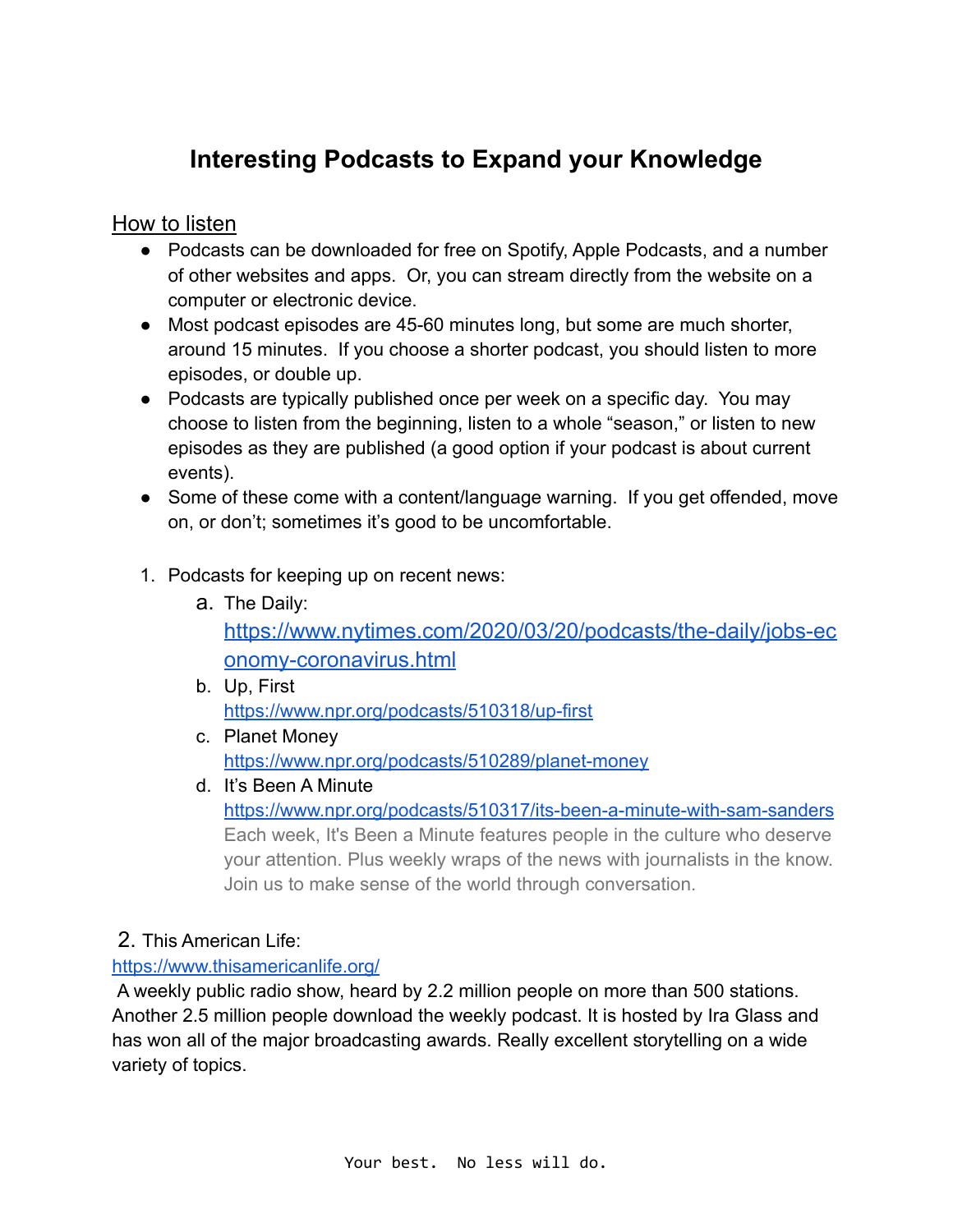## 3. The Argument

#### <https://www.nytimes.com/column/the-argument>

Three journalists, one conservative, one moderate, and one liberal, discuss various political and cultural issues of the day.

#### 4. Codeswitch

#### <https://www.npr.org/sections/codeswitch/>

Hosted by journalists of color, this podcast tackles the subject of race head-on. They explore how it impacts every part of society-from politics and pop culture to history, sports and everything in between. This podcast makes ALL OF US part of the conversation-because we're all part of the story.

## 5. Revisionist History

## <https://www.pushkin.fm/show/revisionist-history/>

*Revisionist History* is Malcolm Gladwell's journey through the overlooked and the misunderstood. Every episode re-examines something from the past — an event, a person, an idea, even a song — and asks whether we got it right the first time. Because sometimes the past deserves a second chance.

#### 6. Uncivil

#### <https://gimletmedia.com/shows/uncivil>

A history podcast where we go back to the time our divisions turned to war (The Civil War), and bring you stories left out of the official history.

## 7. The Stoop

#### <http://www.thestoop.org/>

The Stoop podcast digs into stories that are not always shared out in the open. Hosts Leila Day and Hana Baba start conversations about what it means to be black and how we talk about blackness. It's a celebration of black joy with a mission to dig deeper into stories that we don't hear enough about.

#### 8. Latina to Latina

# [https://www.latinatolatina.c](https://www.latinatolatina.com/)

#### [om/](https://www.latinatolatina.com/)

In often-hilarious and always-revealing episodes, Alicia Menendez and her guests take on the challenges of existing, and then thriving, as Latinas. They talk about everything, from growing their companies and careers, caring for their families, and breaking down the systems that keep many of us out. Through the laughter and sometimes tears, these intimate conversations feel like we're listening to and learning from our most trusted friend. Latina-owned, produced, and made with love.